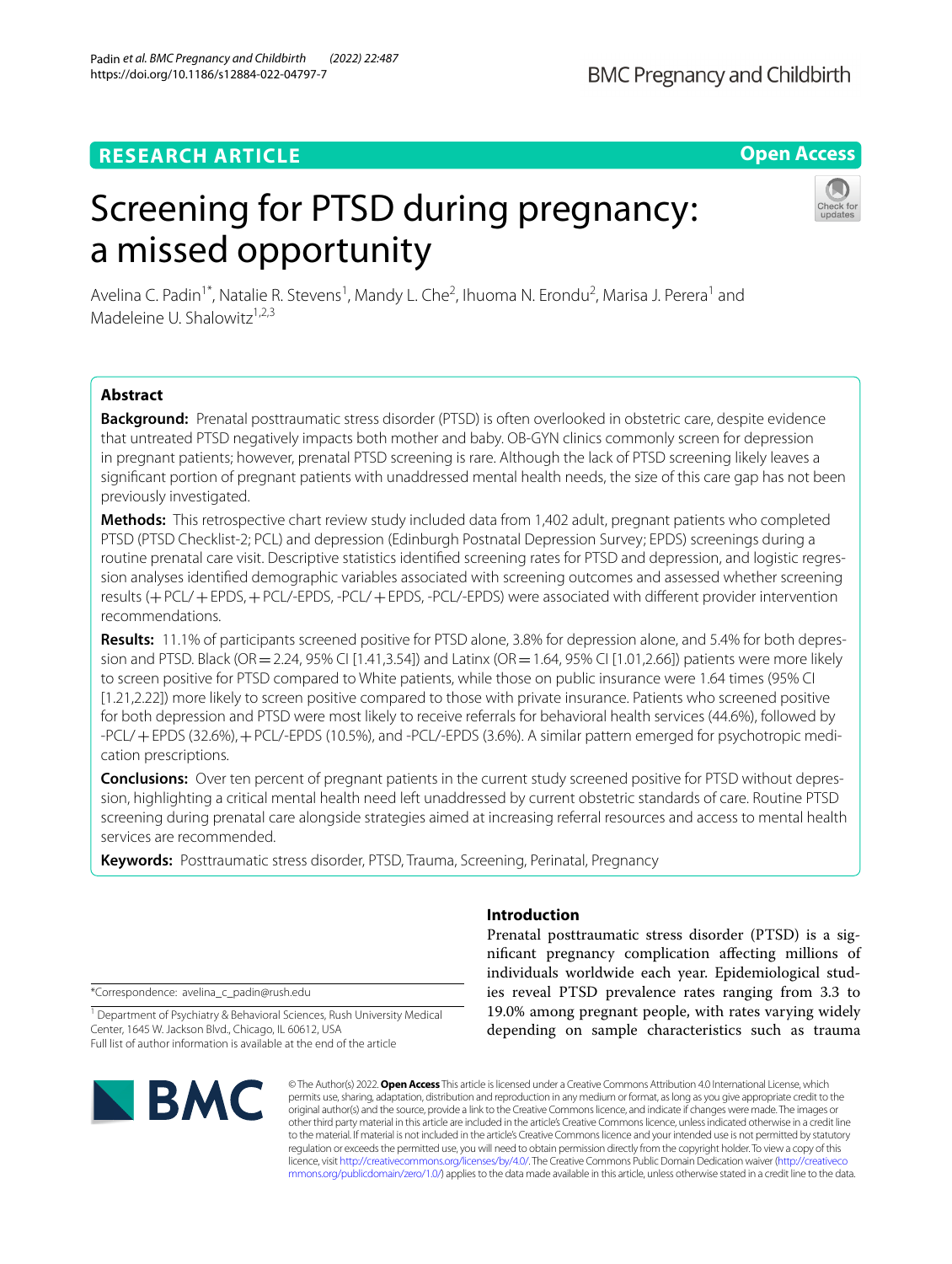exposure and medical/psychiatric risk [[1\]](#page-5-0). Left untreated or inadequately treated, prenatal PTSD can impart longlasting consequences on families – pregnant patients with PTSD are at higher risk for pregnancy complications and adverse birth outcomes (e.g., preeclampsia, low birthweight, preterm birth) which have negative, downstream impacts on infant development [[2](#page-5-1)[–6](#page-5-2)].

Perinatal depression screening is recommended by the American College of Obstetricians and Gynecologists (ACOG) and required by law in some U.S. jurisdictions [[7,](#page-5-3) [8\]](#page-5-4). However, PTSD symptoms rarely receive similar attention [[9\]](#page-5-5), leaving an unknown number of pregnant individuals whose condition may require diferent or additional treatment. To better understand the extent of this healthcare gap, the current study investigated PTSD and depression screening rates among pregnant patients presenting for prenatal care at a hospital-based obstetrics and gynecology (OB-GYN) clinic.

# **Methods**

# **Participants and procedure**

In 2019, our prenatal clinics added PTSD screening to the standard depression screening conducted during initial prenatal care visits. This retrospective chart review included electronic medical record data spanning 9 months from 1,402 pregnant, adult patients who completed both PTSD and depression screenings during their prenatal visit (see Table [1](#page-1-0) for sample characteristics). In addition to screening data, we also extracted demographic information, psychotropic medications prescribed, and referrals to psychology, psychiatry, and social work within one month of screening. The Institutional Review Board (IRB) designated the study exempt.

# **Measures**

Clinic staff administered the PTSD Checklist-2 (PCL-2; [[10\]](#page-5-6)) and the Edinburgh Postnatal Depression Screening (EPDS; [\[11](#page-5-7)]) to screen for PTSD and depression symptoms, respectively. The PCL-2 is a two-item screening questionnaire derived from the 17-item PTSD Checklist-Civilian version (PCL-C;  $[12]$  $[12]$ ), which assesses the frequency of PTSD symptoms within the past month. Prior validation work has demonstrated that the PCL-2 is a reliable and valid screening instrument in the primary care setting, performing on par with the PCL-C  $[10]$  $[10]$ . The 10-item EPDS is a commonly-used screening tool for depression in postnatal and antenatal settings  $[13]$  $[13]$ . The self-report measures used in this study were not under license.

# **Statistical analyses**

Analyses were conducted in SAS 9.4 (SAS Institute Inc., Cary, NC, USA). Using descriptive statistics and logistic

# <span id="page-1-0"></span>**Table 1** Sample characteristics  $(N=1,402)$

|                           | M(SD)     | Range        | n (%)       |
|---------------------------|-----------|--------------|-------------|
| Age                       | 29.2(5.6) |              |             |
| Gestational age (weeks)   | 13.6(7.2) | $0.4 - 39.4$ |             |
| Race/ethnicity            |           |              |             |
| Black                     |           |              | 590 (42.1%) |
| Latinx                    |           |              | 451 (32.2%) |
| White                     |           |              | 244 (17.4%) |
| Asian                     |           |              | 88 (6.3%)   |
| Other                     |           |              | 29 (2.1%)   |
| Insurance coverage        |           |              |             |
| Public                    |           |              | 821 (58.6%) |
| Private                   |           |              | 554 (39.5%) |
| Self-pay                  |           |              | $9(0.6\%)$  |
| Unknown                   |           |              | 18 (1.3%)   |
| PCL-2 (% positive screen) | 2.6(1.3)  | $2 - 10$     | 234 (16.7%) |
| EPDS (% positive screen)  | 3.3(4.3)  | $0 - 28$     | 111 (9.2%)  |

regression, we examined screening rates for PTSD and depression and tested whether race/ethnicity and insurance status were associated with diferent screening results. Logistic regression models also assessed whether screening results  $(+PCL/+EPDS, +PCL/-EPDS,$ -PCL/+EPDS, -PCL/-EPDS) were associated with diferences in medication prescriptions and provider referrals for behavioral/mental health services (i.e., psychology, psychiatry, or social work).

# **Results**

# **PTSD and depression screening results**

Fully 16.7% (*n*=234) of pregnant patients screened positive for PTSD and 9.2% (*n*=111) screened positive for depression. A total of 11.1% (*n*=133) screened positive for PTSD alone, 3.8% (*n*=46) for depression alone, and 5.4% (*n*=65) for both depression and PTSD.

Logistic regression analyses revealed that pregnant patients' racial/ethnic identities were signifcantly associated with PTSD  $(\chi^2 (3, N=1,373)=17.05, p=0.001)$  and depression  $(\chi^2 (3, N=1,181)=9.46, p=0.024)$  screening results (see Table [2](#page-2-0)). Black patients (20.3%;  $OR = 2.24$ , 95% CI [1.41,3.54]) and Latinx patients (15.7%; OR = 1.64, 95% CI [1.01,2.66]) were more likely to screen positive for PTSD compared to White patients (10.3%), while Asian patients did not have signifcantly diferent screening rates (9.1%; OR=0.88, 95% CI [0.38, 2.02]) compared to White patients. With respect to depression, Black patients (11.0%; OR=2.51, 95% CI [1.26,5.02]) and Latinx patients (9.6%; OR = 2.17, 95% CI  $[1.06, 4.45]$ ) were more likely to screen positive compared to White patients (4.7%), while Asian patients' depression screening results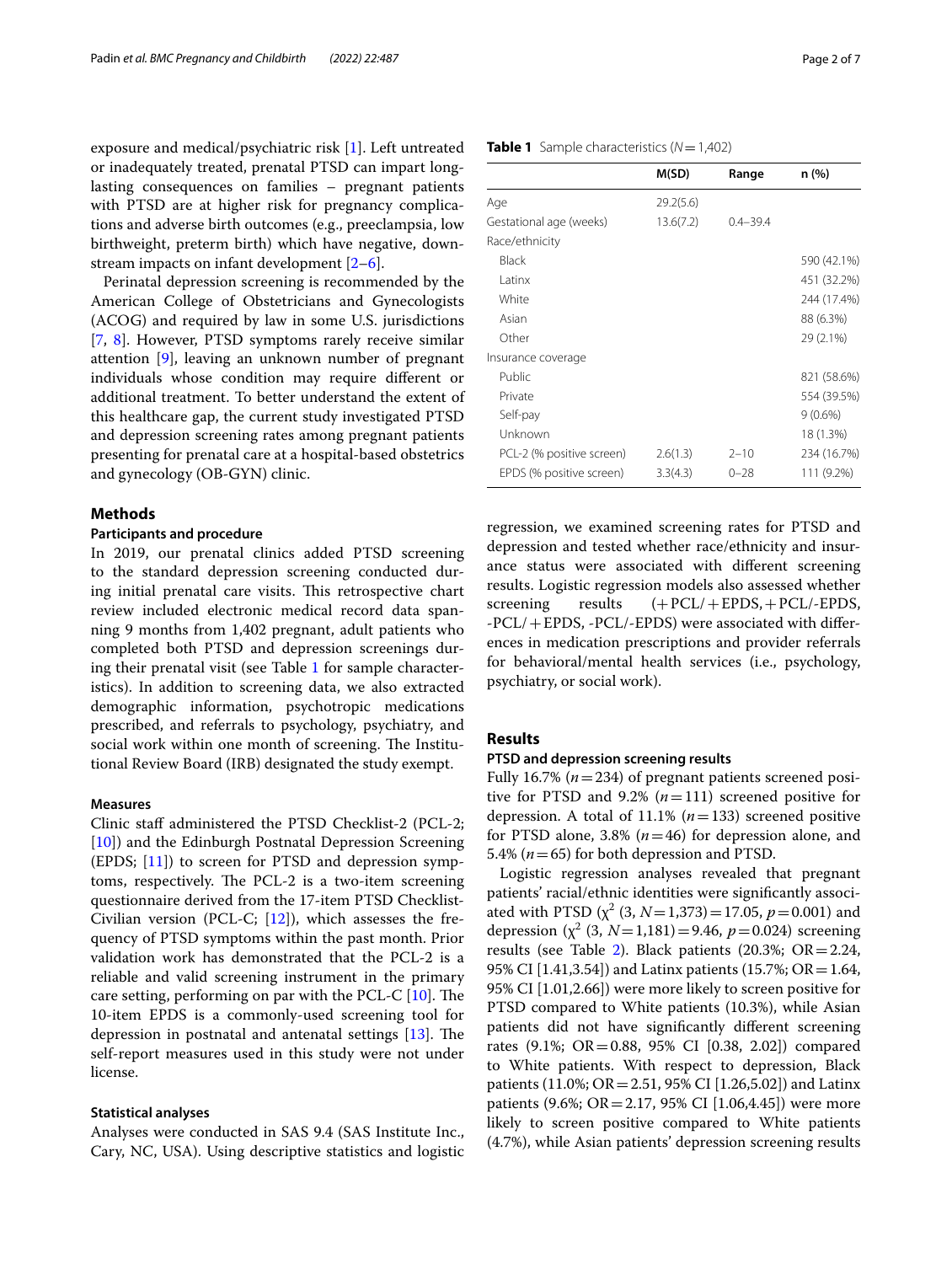<span id="page-2-0"></span>**Table 2** Differences in PTSD and depression screening results by demographic characteristics

| Demographic variable              | OR (95% CI)          |
|-----------------------------------|----------------------|
| <b>Positive PTSD Screen</b>       |                      |
| Race/ethnicity                    |                      |
| White (ref)                       | 1                    |
| Black                             | 2.24 (1.41,3.54)**   |
| Latinx                            | $1.64$ (1.01, 2.66)* |
| Asian                             | 0.88(0.38, 2.02)     |
| Insurance coverage                |                      |
| Private (ref)                     | 1                    |
| Public                            | $1.64$ (1.21, 2.2)** |
| <b>Positive Depression Screen</b> |                      |
| Race/ethnicity                    |                      |
| White (ref)                       | 1                    |
| Black                             | 2.51 (1.26, 5.02)**  |
| I atinx                           | $2.17(1.06, 4.45)^*$ |
| Asian                             | 0.90(0.24, 3.37)     |
| Insurance coverage                |                      |
| Private (ref)                     | 1                    |
| Public                            | 2.14 (1.37, 3.34)**  |
| Ref Reference category            |                      |
| p<.05                             |                      |
| p < .01                           |                      |

(4.2%, OR=0.90, 95% CI [0.24, 3.37]) did not difer signifcantly from White patients' results.

Insurance coverage was also signifcantly associated with PTSD  $(x^2 (1, N=1,375)=10.10, p=0.002)$  and depression  $(\chi^2 (1, N=1,183)=11.52, p=0.001)$  screening results (see Table [2\)](#page-2-0). Pregnant patients with public insurance were more likely to screen positive for PTSD (19.1%;  $OR = 1.64$ , 95% CI [1.21,2.22]) and depression (11.5%;  $OR = 2.14$ , 95% CI  $[1.37, 3.34]$  compared to those with private insurance (12.6% PTSD positive; 5.7% depression positive).

# **Relationships between screening results and provider recommendations**

Participants' screening results were associated with the likelihood that they received a referral for behavioral health services  $(\chi^2 \quad (3, \quad N=1,203)=190.76,$  $p$ <0.0001; see Table [3](#page-2-1)). Pregnant patients in the PCL-/ EPDS+group were 4.11 times (32.6%; 95% CI [1.80,9.42]) more likely receive a referral compared to the  $PCL+/$ EPDS- group (10.5%). However, the  $PCL+/EPDS-$  group was more likely ( $OR = 3.20$ , 95% CI [1.67,6.14]) to receive behavioral health referrals compared to the PCL-/EPDSgroup (3.6%).

<span id="page-2-1"></span>**Table 3** Differences in behavioral health referrals and psychotropic medication prescriptions by PTSD and depression screening results

| Screening outcome group                                               | OR (95% CI)                    |  |
|-----------------------------------------------------------------------|--------------------------------|--|
| Referred to behavioral health services                                |                                |  |
| $PCL + / EPDS + vs. PCL / EPDS -$                                     | 21.91 (12.06, 39.81)**         |  |
| PCL-/EPDS + vs. PCL-/EPDS-                                            | 13.16 (6.50, 26.64)**          |  |
| PCL +/EPDS- vs. PCL-/EPDS-                                            | $3.20(1.67, 6.14)$ **          |  |
| $PCL + / EPDS + vs. PCL + / EPDS -$                                   | $6.85$ (3.27, 14.33)**         |  |
| PCL-/EPDS + vs. PCL + /EPDS-                                          | 4.11 (1.80, 9.42)**            |  |
| $PCL + / EPDS + vs. PCL - / EPDS +$                                   | 1.66 (0.76, 3.66)              |  |
| Prescribed psychotropic medication                                    |                                |  |
| $PCL + / EPDS + vs. PCL / EPDS -$                                     | $2.64$ (1.52, 4.56)**          |  |
| PCL-/EPDS + vs. PCL-/EPDS-                                            | $2.18(1.12, 4.23)^{*}$         |  |
| PCL +/EPDS- vs. PCL-/EPDS-                                            | 1.09 (0.67, 1.79)              |  |
| $PCL + / EPDS + vs. PCL + / EPDS -$                                   | 2.41 (1.20, 4.81)*             |  |
| PCL-/EPDS + vs. PCL + /EPDS-                                          | 1.99 (0.90, 4.37) <sup>+</sup> |  |
| $PCL + / EPDS + vs. PCL - / EPDS +$                                   | 1.21 (0.53, 2.77)              |  |
| Abbreviations: PCL PTSD Checklist for DSM-5, EPDS Edinburgh Postnatal |                                |  |

Depression Scale

Key: *PCL*+positive PTSD screening, *PCL-* negative PTSD screening, *EPDS*+positive depression screening, *EPDS-* negative depression screening  $<sup>†</sup> p < .10$ </sup>

```
p<.05
```
\*\* *p*<.01

Screening results were also signifcantly associated with the likelihood that pregnant patients were prescribed a psychotropic medication within one month of their visit  $(\chi^2 \ (3, \ N=1,203)=16.93, \ p=0.001; \ \text{see}$ Table [3\)](#page-2-1). Individuals in the  $PCL + / EPDS - (16.5%)$  were no more likely to be prescribed a medication compared to the PCL-/EPDS- group  $(15.3\%; OR = 1.09, 95\% \text{ CI})$  $[0.67, 1.79]$ . There was a marginal difference between the PTSD alone group and the depression alone group, such that the PCL-/EPDS + group  $(28.3%)$  was 1.99 times  $(95%$ CI [0.90,4.37]) more likely to receive a prescription compared to the PCL+/EPDS- group.

# **Discussion**

Almost 17% of pregnant patients in the current study screened positive for PTSD during a routine prenatal care visit. Patients were more than twice as likely to screen positive for clinically signifcant PTSD symptoms compared to depressive symptoms, and over ten percent of the sample screened positive for PTSD without depression. Results are consistent with prior research suggesting that up to 20% of trauma-exposed pregnant patients experience diagnosable PTSD  $[1]$  $[1]$ , and suggest that a substantial number of pregnant patients do not get their mental health needs met by our current screening standards.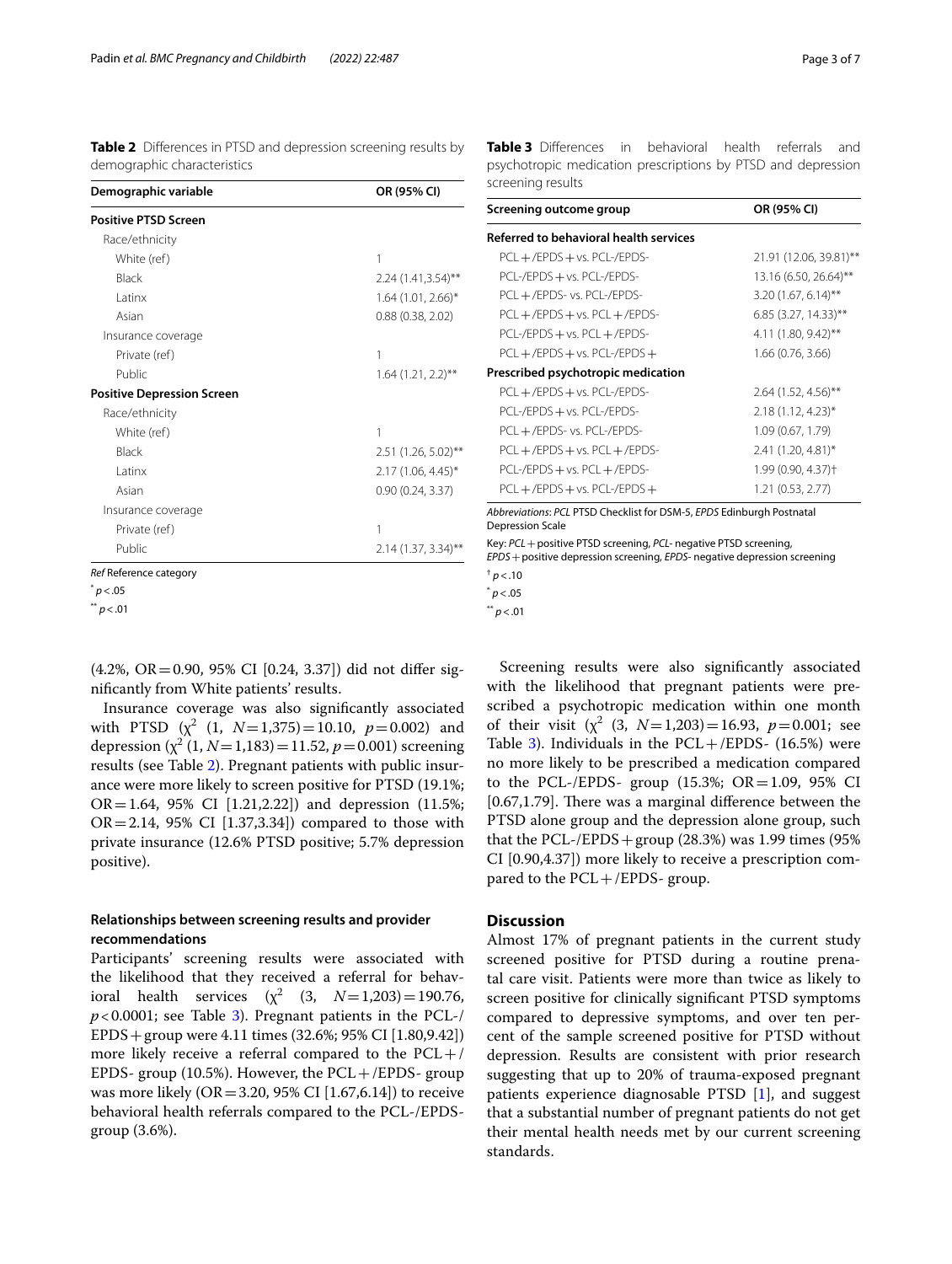Black and Latinx patients had higher rates of both PTSD and depression compared to White patients. These fndings parallel prior evidence that PTSD is more common among ethnic/racial minority patients during pregnancy and postpartum (e.g., [[14](#page-5-10), [15\]](#page-5-11)). Individuals with public insurance also had higher rates of positive screens compared to those on private insurance, consistent with prior research fnding that indicators of lower socioeconomic status (i.e., less educational attainment and income) are associated with greater PTSD risk during pregnancy  $[16]$  $[16]$ . Thus, by not screening for and addressing PTSD during pregnancy, we create a care gap that disproportionately afects racial/ethnic minority and lowincome patients and leaves an intergenerational impact on families.

Untreated PTSD in pregnancy has been linked to several pregnancy complications and adverse birth outcomes, including preeclampsia, gestational diabetes, low birth weight, and preterm birth  $[2-6]$  $[2-6]$ . In part, these outcomes may be driven by health behaviors that frequently co-occur with PTSD, such as tobacco, alcohol and substance use, as well as underutilization of prenatal care [[17\]](#page-5-13). However, when researchers account for the effects of health behaviors, PTSD nevertheless appears to disrupt the neuroendocrine system, dysregulating maternal hypothalamic–pituitary–adrenal axis (HPA axis) functioning linked with unfavorable pregnancy, childbirth, and infant outcomes [\[18](#page-5-14)–[21\]](#page-5-15). Perhaps most critically, PTSD is closely linked with suicidal behavior and drug overdose, two leading causes of maternal death [[22](#page-5-16)[–25](#page-5-17)].

Left untreated, PTSD often persists into the postpartum period  $[16]$  $[16]$ , producing further deleterious effects on mother, infant, and their burgeoning relationship. For example, evidence suggests that postpartum PTSD is associated with more negative maternal perceptions of their infant's behavior [[26,](#page-5-18) [27\]](#page-5-19) and reduced parental sensitivity and responsiveness  $[28]$ . In offspring, perinatal PTSD has been linked to infant neuroendocrine dysregulation [\[20](#page-5-21), [29](#page-5-22)] and impaired emotion regulation capacity [[19,](#page-5-23) [26](#page-5-18)]. Thus, untreated prenatal PTSD has the potential to produce downstream consequences that ripple across generations.

# **Clinical implications**

PTSD and depression involve overlapping symptoms (e.g., alterations in cognitions/mood; sleep disturbance) and are highly co-morbid [[30\]](#page-5-24). Optimal treatment addresses the complete symptom constellation, but only when accurately identifed. For example, selective serotonin reuptake inhibitors (SSRIs) are a viable option for pregnant individuals with depression and are the most commonly prescribed class of psychotropic medications [[31\]](#page-5-25), but are not recommended as first-line treatment for PTSD according to the Veteran's Administration and the National Institute for Health and Care Excellence, who instead recommend non-pharmacological interventions [[32,](#page-5-26) [33](#page-5-27)]. Thus, to comprehensively address the mental health needs during pregnancy, sensitive screening measures that identify potential signs of depression *and* PTSD are warranted.

Our additional recommendations for implementing PTSD screening into routine OB-GYN care include: 1) universal screening for all OB-GYN patients, regardless of perceived risk, 2) use of brief, validated screening measures and 3) ongoing screening that extends into the postpartum period. Screening measures should be standardized and validated in pregnant samples, consistent with ACOG recommendations for depression screening [[7\]](#page-5-3). The current study used the PCL-2, a 2-item version of the lengthier PCL-C. The PCL-C demonstrated excellent reliability and strong evidence of validity in a sample of over 3,000 pregnant women  $[34]$  $[34]$ . Another option is the Primary Care PTSD Screen for DSM-5 (PC-PTSD-5; [[35\]](#page-5-29)), a 4-item measure developed for use in the primary care setting and validated in pregnant samples [\[9](#page-5-5)].

While screening during pregnancy is critical for early intervention and risk mitigation, there is also compelling meta-analytic evidence supporting continued screening in the postpartum period because there is small increase in PTSD prevalence rates from pregnancy to 4–6 weeks postpartum  $[1]$  $[1]$ . There are numerous potential causes for this phenomenon. The childbirth experience may exacerbate existing PTSD or interact with prior trauma to produce PTSD onset or recurrence. Alternatively, birth trauma may trigger new-onset PTSD among individuals without any prior trauma history. Indeed, a large prospective study of over 1,000 women demonstrated that nearly half the sample (45.5%) described their child-birth as traumatic in the first month postpartum [\[36](#page-5-30)]. By 3 months postpartum, 6.3% of the sample met criteria for PTSD. Additionally, 3% of the sample reported no trauma exposure or PTSD symptoms during or prior to pregnancy but went on to develop PTSD by 3 months postpartum following traumatic childbirth. Thus, similar to current recommendations for depression screening, PTSD screening should be extended across all stages of pregnancy *and* postpartum.

Even with attention to PTSD screening, pregnant patients who screened positive only for PTSD were less likely to receive a behavioral health referral or psychotropic medication prescription compared to individuals who screened positive for depression alone, suggesting that treatment access was more restricted for PTSD compared to depression. The reasons for this are likely multifactorial and occur at the patient, provider, organization, and health system levels. Prior research suggests that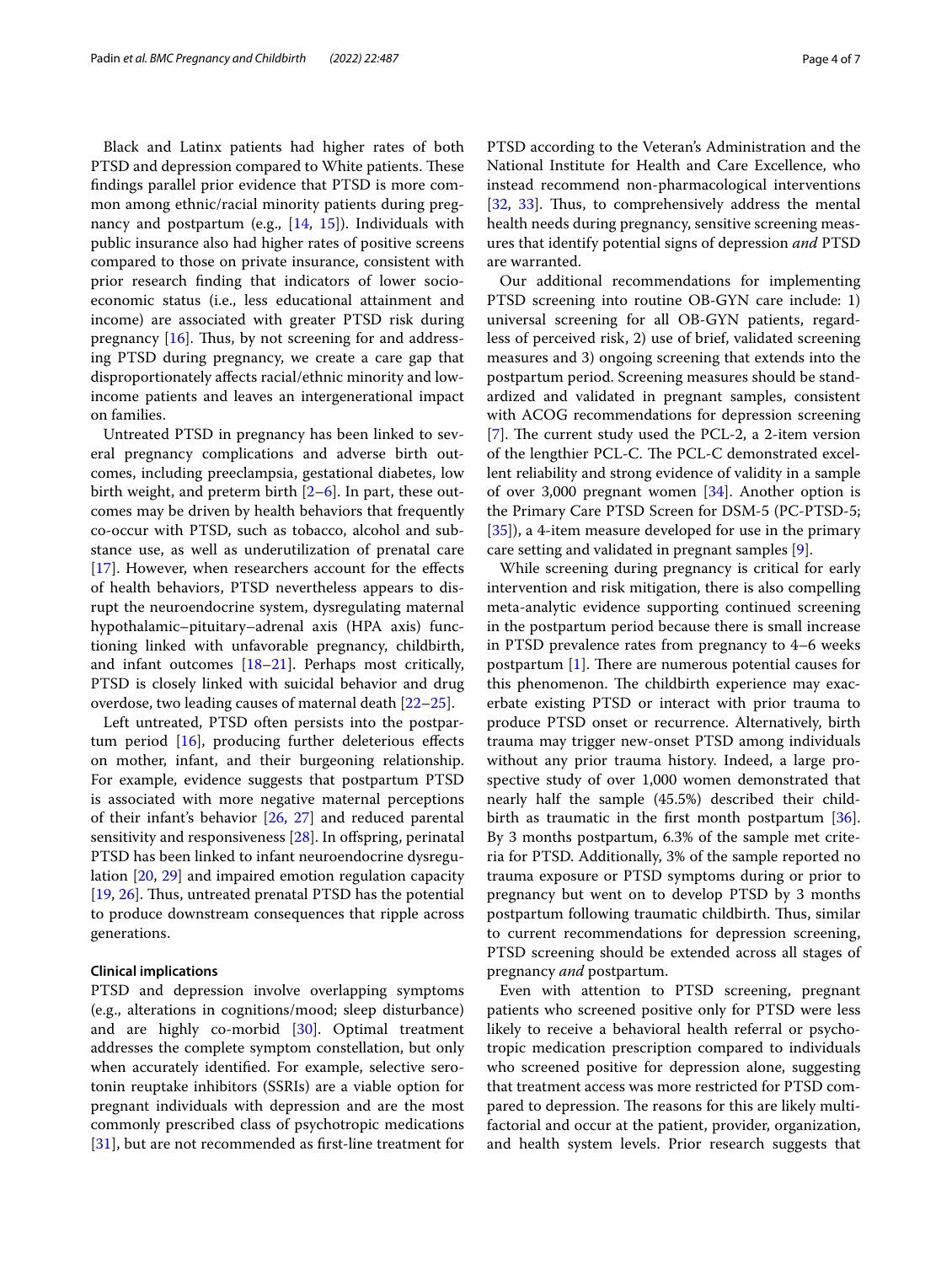OB-GYN providers feel under-trained and unprepared to assess patients' trauma histories and intervene efectively [[37\]](#page-5-31). Providers also report limited access to non-pharmacological treatment options for patients who endorse mental health concerns [\[38\]](#page-5-32). In addition to challenges on the provider side, patients with PTSD report reduced self-efficacy in communication with their perinatal care providers [[39](#page-5-33)], and may be less likely to report mental health concerns compared to patients without a history of trauma and/or PTSD.

System-level barriers also prevent efective mental health screening in obstetrics and perinatal care. Lessons learned from perinatal depression screening initiatives have clearly shown that impact is diminished unless screening is combined with comprehensive and ongoing mental health training for all staff, adequate staff support, and integration of mental health into OB-GYN clinics using stepped-care or co-located care models [[40\]](#page-6-0). Mental health screening absent staf, resources, and accessible intervention sets these initiatives up to fail, placing unrealistic demands on providers and staff to solve complex problems with inadequate resources. Policy and practice would beneft from a holistic or transdiagnostic approach that addresses patients' mental health concerns and healthcare gaps in tandem. Such approaches may involve systems-level interventions, such as increased utilization of mental health extenders and digital mental health tools that are more widely accessible to patients and providers alike.

Thus, screening for PTSD in prenatal settings may improve mental health treatment, but screening must be coupled with appropriate training, referral resources, and adequate access to PTSD behavioral health services. Perinatal mental health concerns are complex and often overlooked relative to medical conditions in pregnancy despite conferring high risk for maternal and infant health outcomes. Provider, patient, and system-level interventions with adequate reimbursement are necessary to adequately address these mental health concerns during this sensitive period of life.

# **Limitations**

The current study included electronic medical record data from a large, diverse sample of pregnant patients who completed screening measures as part of their routine prenatal care, thus enhancing ecological validity. However, PTSD prevalence rates varied depending on patient and contextual factors, and our reliance on retrospective chart review data precluded collection of participant information that may have shed more light on additional demographic (e.g., income, education level) and clinical characteristics (e.g., trauma exposure chronicity and type) that distinguish pregnant patients who screen positive for PTSD in obstetric clinic settings. Additionally, we were unable to assess whether participants had already established care with a psychiatrist or behavioral health specialist prior to their prenatal care visit; thus, provider referral data presented in this report may underestimate how often patients were able to connect to these services. Finally, data were not available to assess longitudinal maternal or infant outcomes. Future prospective work is needed to evaluate the longterm impact of prenatal PTSD screening on patients and families.

# **Conclusion**

The current study identifies a missed opportunity in current obstetric care practice that could be remedied with routine, universal screening for PTSD during prenatal care. Further studies are needed to evaluate the longterm efects of PTSD screening implementation and identify multi-tiered access-to-care interventions that address additional barriers to connecting patients with mental health resources.

# **Abbreviations**

CI: Confdence interval; EPDS: Edinburgh Postnatal Depression Survey; OB-GYN: Obstetrics and gynecology; OR: Odds ratio; PCL-2: PTSD Checklist-2; PTSD: Posttraumatic stress disorder.

#### **Acknowledgements**

Not applicable.

#### **Authors' contributions**

AP, NS, MP, and MS contributed to study conception and design. NS oversaw data collection. Data management and analysis were performed by AP. The frst draft of the manuscript was written by AP, MC, and IE, and all authors commented on previous versions of the manuscript. All authors read and approved the fnal manuscript.

# **Funding**

The authors have no funding source information to disclose.

#### **Availability of data and materials**

The dataset analyzed during the current study is available from the corresponding author on reasonable request.

# **Declarations**

#### **Ethics approval and consent to participate**

The current study included data from existing health records and was granted exemption under 45 CFR 46.104(d)(4)(iii) by the Institutional Review Board at Rush University Medical Center (project number ORA# 20111207-IRB02). Additionally, the team submitted a request to the Rush University Medical Center Research Core to work with a clinical analyst to access patient medical records. The team provided the following to the Research Core for administrative review: an initial letter from Rush IRB indicating that the study is exempt along with the study protocol describing the data and analytical needs. No further administrative permissions were required to access the data used in this study. Data were anonymized prior to analysis.

#### **Consent for publication**

Not applicable.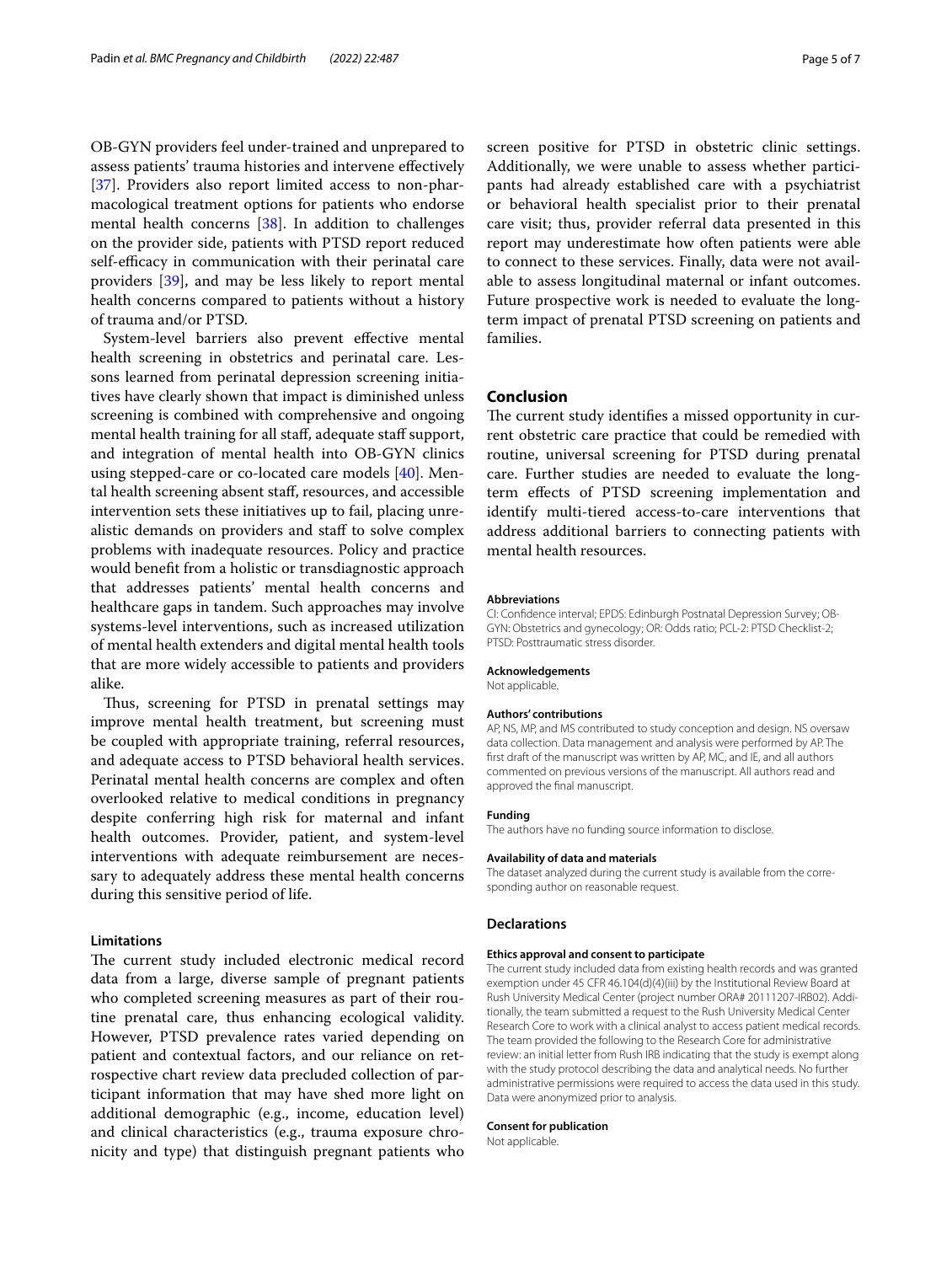# **Competing interests**

The authors declare they have no competing interests.

# **Author details**

<sup>1</sup> Department of Psychiatry & Behavioral Sciences, Rush University Medical Center, 1645 W. Jackson Blvd., Chicago, IL 60612, USA. <sup>2</sup>College of Medicine, Rush University, Chicago, USA.<sup>3</sup> Department of Pediatrics, Rush University Medical Center, Chicago, USA.

Received: 29 October 2021 Accepted: 31 May 2022 Published online: 14 June 2022

#### **References**

- <span id="page-5-0"></span>1. Yildiz PD, Ayers S, Phillips L. The prevalence of posttraumatic stress disorder in pregnancy and after birth: a systematic review and meta-analysis. J Afect Disord. 2017;15(208):634–45.
- <span id="page-5-1"></span>2. Shaw JG, Asch SM, Kimerling R, Frayne SM, Shaw KA, Phibbs CS. Posttraumatic stress disorder and risk of spontaneous preterm birth. Obstet Gynecol. 2014;124(6):1111–9.
- 3. Shaw JG, Asch SM, Katon JG, Shaw KA, Kimerling R, Frayne SM, et al. Posttraumatic stress disorder and antepartum complications: a novel risk factor for gestational diabetes and preeclampsia. Paediatr Perinat Epidemiol. 2017;31(3):185–94.
- 4. Yonkers KA, Smith MV, Forray A, Epperson CN, Costello D, Lin H, et al. Pregnant women with posttraumatic stress disorder and risk of preterm birth. JAMA Psychiat. 2014;71(8):897–904.
- 5. Lev-Wiesel R, Chen R, Daphna-Tekoah S, Hod M. Past traumatic events: are they a risk factor for high-risk pregnancy, delivery complications, and postpartum posttraumatic symptoms? J Womens Health (Larchmt). 2009;18(1):119–25.
- <span id="page-5-2"></span>6. Rosen D, Seng JS, Tolman RM, Mallinger G. Intimate partner violence, depression, and posttraumatic stress disorder as additional predictors of low birth weight infants among low-income mothers. J Interpers Violence. 2007;22(10):1305–14.
- <span id="page-5-3"></span>7. Screening for Perinatal Depression. Screening for perinatal depression ACOG committee opinion no. 757. Obstet Gynecol. 2018;132(5):e208-12.
- <span id="page-5-4"></span>8. Rhodes A, Segre L. Perinatal depression: A review of U.S. legislation and law. Arch Womens Ment Health. 2013;16(4):259–70.
- <span id="page-5-5"></span>9. Wenz-Gross M, Weinreb L, Upshur C. Screening for post-traumatic stress disorder in prenatal care: prevalence and characteristics in a low-income population. Matern Child Health J. 2016;20(10):1995–2002.
- <span id="page-5-6"></span>10. Lang AJ, Stein MB. An abbreviated PTSD checklist for use as a screening instrument in primary care. Behav Res Ther. 2005;43(5):585–94.
- <span id="page-5-7"></span>11 Cox JL, Holden JM, Sagovsky R, Detection of postnatal depression. Development of the 10-item Edinburgh postnatal depression scale. Br J Psychiatry. 1987;150:782–6.
- <span id="page-5-8"></span>12. Weathers F, Litz B, Herman D, Huska JA, Keane T. The PTSD Checklist (PCL): Reliability, validity, and diagnostic utility. Paper presented at the Annual Convention of the International Society for Traumatic Stress Studies. San Antonio; 1993.
- <span id="page-5-9"></span>13. Lydsdottir LB, Howard LM, Olafsdottir H, Thome M, Tyrfngsson P, Sigurdsson JF. The mental health characteristics of pregnant women with depressive symptoms identifed by the Edinburgh postnatal depression scale. J Clin Psychiatry. 2014;75(4):393–8.
- <span id="page-5-10"></span>14. Thomas JL, Carter SE, DunkelSchetter C, Sumner JA. Racial and ethnic disparities in posttraumatic psychopathology among postpartum women. J Psychiatr Res. 2021;1(137):36–40.
- <span id="page-5-11"></span>15. Seng JS, Kohn-Wood LP, McPherson MD, Sperlich M. Disparity in posttraumatic stress disorder diagnosis among African American pregnant women. Arch Womens Ment Health. 2011;14(4):295–306.
- <span id="page-5-12"></span>16. Muzik M, McGinnis EW, Bocknek E, Morelen D, Rosenblum KL, Liberzon I, et al. PTSD symptoms across pregnancy and early postpartum among women with lifetime PTSD diagnosis. Depress Anxiety. 2016;33(7):584–91.
- <span id="page-5-13"></span>17. Morland L, Goebert D, Onoye J, Frattarelli L, Derauf C, Herbst M, et al. Posttraumatic stress disorder and pregnancy health: preliminary update and implications. Psychosomatics. 2007;48(4):304–8.
- <span id="page-5-14"></span>18. Seng JS, Li Y, Yang JJ, King AP, Low LMK, Sperlich M, et al. Gestational and postnatal cortisol profles of women with posttraumatic stress

disorder and the dissociative subtype. J Obstet Gynecol Neonatal Nurs. 2018;47(1):12–22.

- <span id="page-5-23"></span>19. Cook N, Ayers S, Horsch A. Maternal posttraumatic stress disorder during the perinatal period and child outcomes: a systematic review. J Afect Disord. 2018;1(225):18–31.
- <span id="page-5-21"></span>20. Hjort L, Rushiti F, Wang SJ, Fransquet P, Krasniqi S P, Çarkaxhiu S I, et al. Intergenerational efects of maternal post-traumatic stress disorder on ofspring epigenetic patterns and cortisol levels. Epigenomics. 2021;13(12):967–80.
- <span id="page-5-15"></span>21. de Weerth C, Buitelaar JK. Physiological stress reactivity in human pregnancy: a review. Neurosci Biobehav Rev. 2005;29(2):295–312.
- <span id="page-5-16"></span>22. Amir M, Kaplan Z, Efroni R, Kotler M. Suicide risk and coping styles in posttraumatic stress disorder patients. Psychother Psychosom. 1999;68(2):76–81.
- 23. Pietrzak RH, Goldstein RB, Southwick SM, Grant BF. Prevalence and axis I comorbidity of full and partial posttraumatic stress disorder in the United States: results from wave 2 of the national epidemiologic survey on alcohol and related conditions. J Anxiety Disord. 2011;25(3):456–65.
- 24. Trost SL, Beauregard JL, Smoots AN, Ko JY, Haight SC, Moore Simas TA, et al. Preventing pregnancy-related mental health deaths: Insights from 14 US maternal mortality review committees, 2008-17. Health Aff. 2021;40(10):1551–9.
- <span id="page-5-17"></span>25 Ferrada-Noli M, Asberg M, Ormstad K, Lundin T, Sundbom E. Suicidal behavior after severe trauma. Part 1: PTSD diagnoses, psychiatric comorbidity, and assessments of suicidal behavior. J Trauma Stress. 1998;11(1):103–12.
- <span id="page-5-18"></span>26. Enlow MB, Kitts RL, Blood E, Bizarro A, Hofmeister M, Wright RJ. Maternal posttraumatic stress symptoms and infant emotional reactivity and emotion regulation. Infant Behav Dev. 2011;34(4):487–503.
- <span id="page-5-19"></span>27. Davies J, Slade P, Wright I, Stewart P. Posttraumatic stress symptoms following childbirth and mothers' perceptions of their infants. Infant Ment Health J. 2008;29(6):537–54.
- <span id="page-5-20"></span>28. van Ee E, Kleber RJ, Jongmans MJ. Relational patterns between caregivers with PTSD and their nonexposed children: a review. Trauma Violence Abuse. 2016;17(2):186–203.
- <span id="page-5-22"></span>29. Yehuda R, Engel SM, Brand SR, Seckl J, Marcus SM, Berkowitz GS. Transgenerational efects of posttraumatic stress disorder in babies of mothers exposed to the world trade center attacks during pregnancy. J Clin Endocrinol Metab. 2005;90(7):4115–8.
- <span id="page-5-24"></span>30. Dindo L, Elmore A, O'Hara M, Stuart S. The comorbidity of axis I disorders in depressed pregnant women. Arch Womens Ment Health. 2017;20(6):757–64.
- <span id="page-5-25"></span>31. Mitchell AA, Gilboa SM, Werler MM, Kelley KE, Louik C, Hernández-Díaz S, et al. Medication use during pregnancy, with particular focus on prescription drugs: 1976–2008. Am J Obstet Gynecol. 2011;205(1):51.e1-8.
- <span id="page-5-26"></span>32. National Institute for Health and Care Excellence. Post-traumatic stress disorder, NICE guideline NG116. NICE; 2018 [cited 10 May 2021]. Available from: <https://www.nice.org.uk/guidance/NG116>
- <span id="page-5-27"></span>33. VA/DoD Management of Posttraumatic Stress Disorder, Work Group, VA/ DoD. Management of Posttraumatic Stress Disorder and Acute Stress Reaction 2017 - VA/DoD Clinical Practice Guidelines. 2017 [cited 10 May 2021]. Available from: [https://www.healthquality.va.gov/guidelines/MH/](https://www.healthquality.va.gov/guidelines/MH/ptsd/) [ptsd/](https://www.healthquality.va.gov/guidelines/MH/ptsd/)
- <span id="page-5-28"></span>34. Gelaye B, Zheng Y, Medina-Mora ME, Rondon MB, Sánchez SE, Williams MA. Validity of the posttraumatic stress disorders (PTSD) checklist in pregnant women. BMC Psychiatry. 2017;17(1):179.
- <span id="page-5-29"></span>35. Prins A, Bovin MJ, Smolenski DJ, Marx BP, Kimerling R, Jenkins-Guarnieri MA, et al. The Primary Care PTSD Screen for DSM-5 (PC-PTSD-5): development and evaluation within a veteran primary care sample. J GEN INTERN MED. 2016;31(10):1206–11.
- <span id="page-5-30"></span>36. Alcorn KL, O'Donovan A, Patrick JC, Creedy D, Devilly GJ. A prospective longitudinal study of the prevalence of post-traumatic stress disorder resulting from childbirth events. Psychol Med. 2010;40(11):1849–59.
- <span id="page-5-31"></span>37. LaPlante LM, Gopalan P, Glance J. Addressing intimate partner violence: Reducing barriers and improving residents' attitudes, knowledge, and practices. Acad Psychiatry. 2016;40(5):825–8.
- <span id="page-5-32"></span>38. Schipani Bailey E, Byatt N, Carroll S, Brenckle L, Sankaran P, Kroll-Desrosiers A, et al. Results of a statewide survey of obstetric clinician depression practices. J Womens Health (Larchmt). 2021;31(5):675–81.
- <span id="page-5-33"></span>39. Stevens NR, Tirone V, Lillis TA, Holmgreen L, Chen-McCracken A, Hobfoll SE. Posttraumatic stress and depression may undermine abuse survivors'